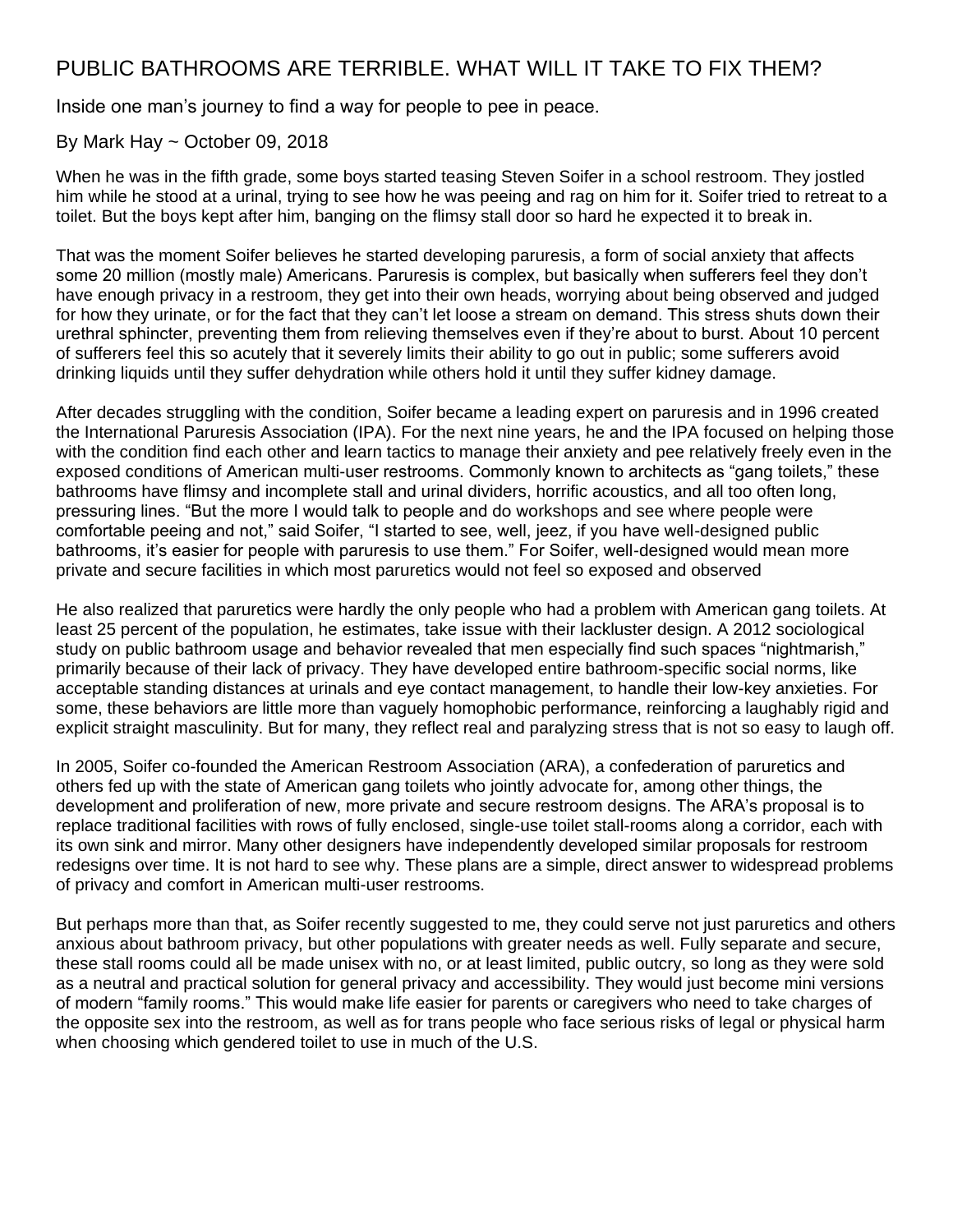To be clear, not every trans person wants to resolve bathroom debates by making all restrooms genderneutral. Many want to use the gender-segregated space they prefer. But gender-neutral toilets are an increasingly common and practical way for designers to address gender diversity. Shepherding this design change along as a privacy and comfort boost for powerful social groups, like cis men who feel anxious peeing in gang toilets, could bypass the political acrimony that calls for trans accommodation especially often lead to, while also creating broad social benefits.

But even by selling their common sense plan for toilet redesign as a boost in privacy that would help much of the widely discontented public, especially men, Soifer admits that they have made little headway in getting major builders' and design groups onboard. What do their struggles bode for groups making arguments for similar overhauls to prevailing gang toilet designs based on gender diversity and social justice, rather than the comfort of powerful cis men's penises and bladders?

The resistance to change is especially puzzling from a historical perspective, as some of America's earliest sewer-linked, indoor public restroom configurations actually looked a lot like what they're proposing, as trans rights lawyer turned toilet historian Terry Kogan noted. He pointed to Boston's Tremont House Hotel, which opened in 1829. Widely considered the first modern American hotel, and hailed at the time for the luxury and sophistication of its plumbing, it was a major influence on 19th century American design. It also, Kogan pointed out, employed fully enclosed, unisex toilet stall-rooms along public corridors. (And this despite the fact that the Tremont was designed for use by both sexes, but was otherwise obsessed with "protecting women" via gender segregation.)

This approach, which basically just moved older unisex outhouse designs indoors, faded only decades later. According to Kogan's research, the shift seemingly started with Philadelphia's Continental Hotel, another influential structure for the era, which went up in 1860. Builders there got the bright idea to cluster toilets in a line in one room so they could all feed into one streamlined sewer pipe. With toilets in close proximity to each other, and Victorian gender segregation norms in full swing, the Continental gendered its new gang toilet rooms — and its few single-user stall rooms. From then on, Kogan believes, hotels using similarly efficient toilet lines decided to use minimal partitions between those toilets as well. Prevailing social ideologies insisted that "men aren't worried about being seen by other men and women aren't worried about being seen by women," he said.

The natural conclusion from this history is that minimally private gang toilet designs have held on ever since because they make more financial sense. Estimates based on some proposals for corridors of gender neutral, single-user, fully enclosed stall rooms do show that they could cost up to three times as much as equivalent gang toilets upfront and require more labor to clean.

But much of that cost comes down to putting a sink and attendant plumbing, ventilation, and safety or emergency equipment in every enclosed stall-room along the corridor. Compromise designs cut down on these costs by putting communal sinks in the corridor rather than in every stall, or by keeping the bottom of the door slightly raised to reduce ventilation needs. Barring such expenses, these rooms could be cheaper to build than gang toilets, using drywall and insulation rather than pricey steel partitions. They may even eat up less valuable floor space, using extant corridors as a waiting area rather than building a large gang toilet milling zone.

## THE REAL PROBLEM EVERY EXPERT I'VE SPOKEN TO BELIEVES HOLDS BACK AMERICAN TOILET REDESIGN EFFORTS LIKE THE ARA'S IS ALMOST COMICALLY SIMPLE: WE JUST DON'T THINK ENOUGH ABOUT RESTROOMS.

These new designs could also offer economic efficiency gains. Rather than closing down an entire gang toilet for cleaning, businesses could close one stall at a time. And rather than forcing one gender to face long lines when gender ratios switched around in a given public space, unisex enclosures could serve any gender mixture with equal ability. This would likely benefit women especially, who still face a shortage of restrooms relative to their needs in buildings that have not done a good job renovating their formerly gendered spaces to accommodate them.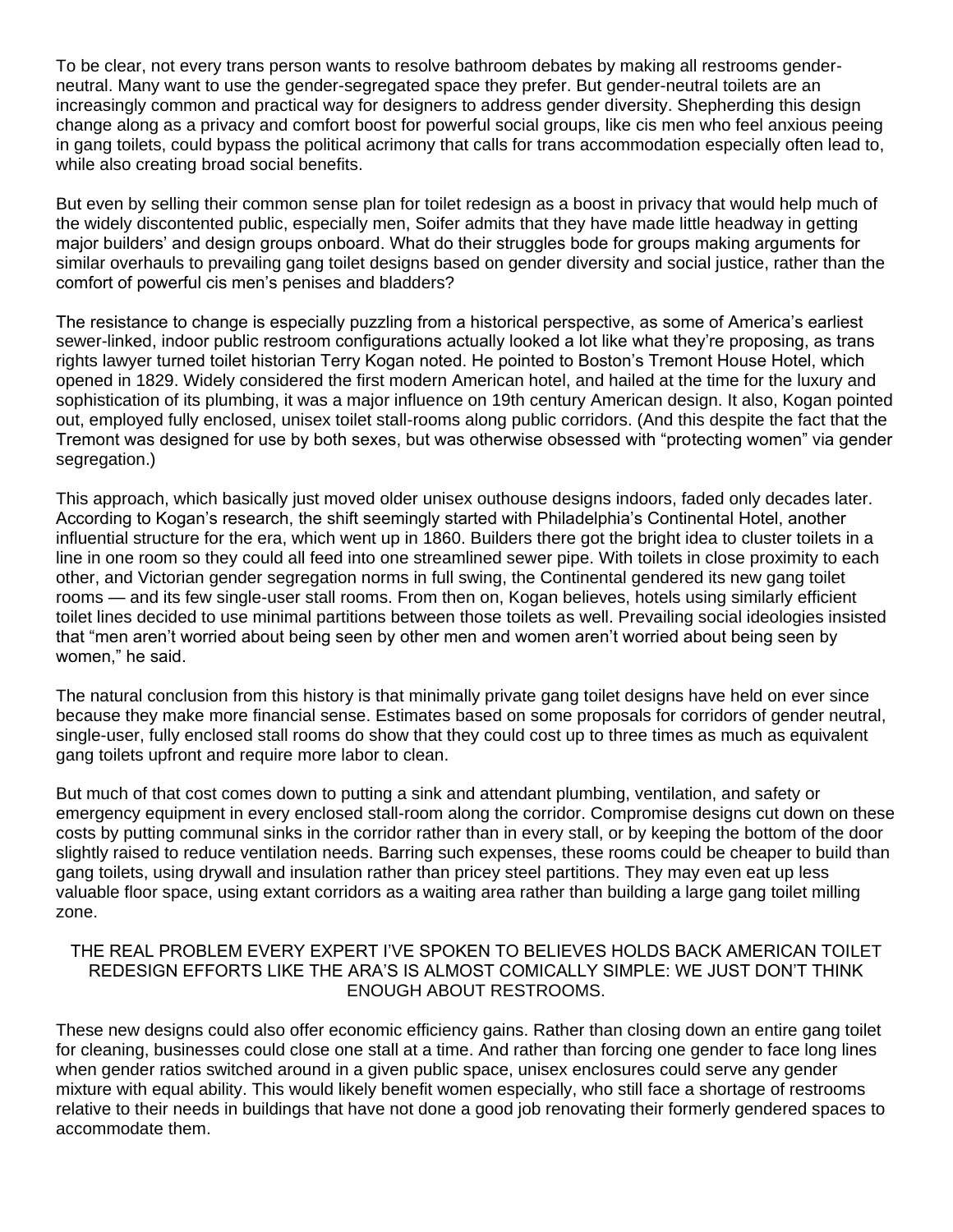Women might also benefit from the abolition of an all-male space, said Mary Anne Case, who studies the laws and cultural forces around toilet design. "For a lot of American businesses," she argued, "the men's room is the holdover of what used to be called the executive washroom" — just divided by gender, not class. Men can use these spaces, she added, to network with majority male power holders and accelerate their careers in ways women cannot.

Then, of course, there's just the economic benefit of giving people the comfort many of them crave. Jens Rothausen-Vange, an expert on restroom design at the design and architecture firm Alliance, noted that a number of airports he's worked with over the past few years have expressed an interest in single user, genderneutral stalls along corridors because they believe people care enough about airport restroom conditions that they might be able to score more business by making people feel more comfortable using their hub. "As people are trying this," Rothausen-Vange said of the few businesses that have taken the plunge into radical restroom redesign, "they're realizing, 'oh, this isn't as expensive or hard to maintain as we thought.'"

Some bathroom redesign advocates suspect that legal frameworks, rather than economics, hold developments back. Until recently the international codes that municipalities often use as a template for local ordinances have (in a well-intentioned move to ensure gender potty parity) required a certain number of sex-specific toilet fixtures in every building.

But the ARA and other organizations have had success making logical, economic arguments to code organizations. As of 2018, their efforts have freshly overturned that rule, which means that within 10 or 20 years most municipalities should make no legal fuss about entirely gender neutral facilities either. Code organizations haven't been as eager to require fully enclosed stalls, conceded Soifer. But they're no longer actively creating barriers to these new design visions.

Security concerns have, in the past, hampered attempts to increase privacy in American toilets. Cops seem to worry fully enclosed stalls may abet vandalism, public sex and prostitution, drug use, and overdoses. But this is not an insurmountable barrier, either. In 2012, Portland, Oregon, launched the Portland Loo, a single-user, fully enclosed public toilet design. It incorporated slanted vents at the top and bottom of the stall to allow police visibility if necessary, blue lights that prevented intravenous drug users from finding their veins, and graffitiproof paint, among other seamless security features. These toilets are expensive, but popular and are proliferating across the U.S. despite their cost.

The real problem every expert I've spoken to believes holds back American toilet redesign efforts like the ARA's is almost comically simple: We just don't think enough about restrooms.

Some of this lack of consideration stems from the general human habit of accepting age and ubiquity as proofs of functionality. This is especially true in architecture, said Stephen Cassell, who helped develop genderneutral restrooms for a high-profile LGBTQ-facing synagogue in Manhattan, Congregation Beit Simchat Torah. These disciplines accept the functionality of gang toilet designs so much that "probably the most cookie-cutter part of any design is bathrooms."

However, some of this lack of consideration stems from our discomfort talking about what goes on in toilets. Building committees still snigger openly at times when talking about restrooms. And designers and architects usually shunt restroom considerations to the last moment, giving them to the most junior member of a team along with other embarrassing grunt work. "You hear horror stories of designs that didn't even bother including toilets," said Case, "let alone enough or a careful consideration of where they were placed and how they were designed to maximize user happiness or efficiency."

So long as American culture does not take restrooms seriously, ARA's active membership will remain small, as Soifer admitted it is. A tiny group talking to a disinterested public accomplishes little.